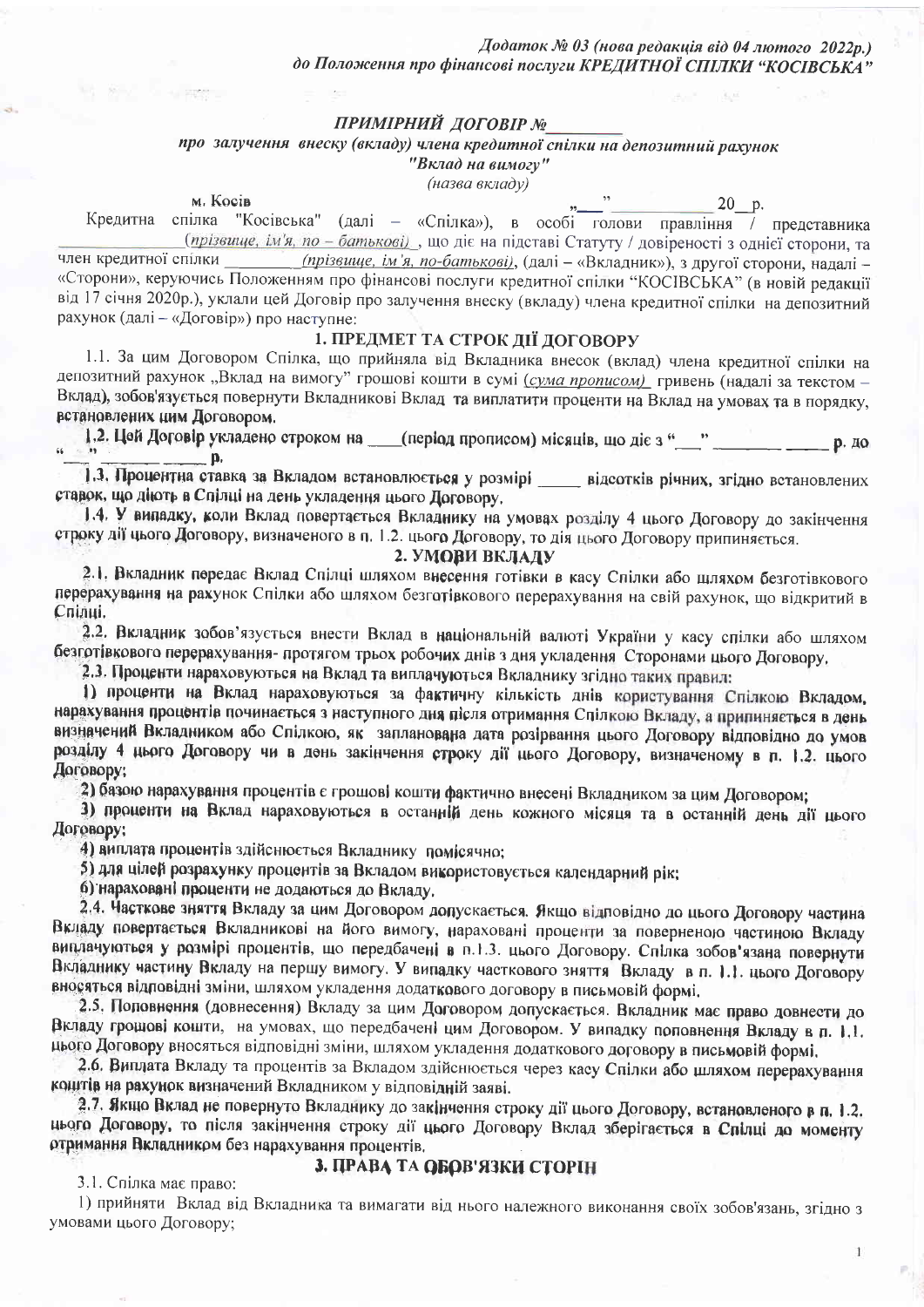2) вимагати від Вкладника надання документів, необхідних для оформлення Вкладу.

3.2. Спілка зобов'язана:

1) використовувати Вклад на цілі, визначені Статутом Спілки та законодавством України;

2) повернути Вклад, прийнятий від Вкладника, згідно з умовами цього Договору;

3) нараховувати та сплачувати Вкладнику проценти за користування Вкладом у строки та в розмірах, які передбачені умовами цього Договору;

4) забезпечити таємницю Вкладу згідно законодавства України;

5) дотримуватися умов цього Договору.

3.3. Вкладник має право:

1) вимагати від Спілки виконання своїх зобов'язань згідно з предметом та умовами цього Договору;

2) вимагати розірвання цього Договору, з поверненням Вкладу та процентів за Вкладом, повідомивши Спілку в порядку, що передбачений цим Договором:

3) вимагати від Спілки надання інформації про всі розрахунки за цим Договором.

3.4. Вкладник зобов'язаний:

1) дотримуватись умов цього Договору;

2) для отримання Вкладу та процентів - пред'явити Спілці паспорт або документ, що його заміняє;

3) після закінчення строку дії цього Договору, отримати, в порядку визначеному п. 2.6. цього Договору, належні до виплати грошові кошти, згідно умов цього Договору

3.5. Спілка відповідно до вимог Податкового кодексу України виступає податковим агентом Вкладника (платника податку) під час нарахування процентів на Вклад, утримує з суми нарахованих на Вклад процентів суму податку, нарахованого за ставкою, визначеною чинним законодавством України, та у строки, які регламентовані Податковим кодексом України, сплачує (перераховує) до бюджету загальну суму податку.

#### 4. РОЗІРВАННЯ ДОГОВОРУ

4.1. Розірвання Договору з ініціативи Вкладника.

4.1.1. Вкладник має право в односторонньому порядку розірвати цей Договір з дотриманням таких правил:

1) Вкладник зобов'язаний повідомити Спілку про свій намір розірвати цей Договір;

2) Спілка зобов'язана повернути Вкладнику всі належні йому грошові кошти відповідно до умов цього Договору на першу вимогу Вкладника;

3) днем припинення нарахування процентів за Вкладом є запланована дата розірвання цього Договору вказана Вкладником в повідомленні про розірвання цього Договору.

4.2. Розірвання Договору з ініціативи Спілки.

4.2.1. Спілка має право розірвати цей Договір в односторонньому порядку з дотриманням таких правил:

1) Спілка зобов'язана повідомити Вкладника про намір розірвати цей Договір не менше, ніж за 10 (десять) робочих днів до дня планового розірвання цього Договору;

2) Спілка сплачує проценти за Вкладом згідно ставки, встановленої п. 1.3 цього Договору;

3) Спілка зобов'язана повернути Вкладнику всі належні йому грошові кошти відповідно до умов цього Договору упродовж 5 (п'яти) робочих днів з дати, вказаної Спілкою як день планового розірвання цього Договору;

4) днем припинення нарахування процентів за Вкладом є планова дата розірвання цього Договору вказана Спілкою в повідомленні про розірвання цього Договору.

### 5. ВІДПОВІДАЛЬНІСТЬ СТОРІН ТА ПОРЯДОК ВИРІШЕННЯ СПОРІВ

5.1. У випадку невиконання чи неналежного виконання умов договору Сторони несуть відповідальність згідно чинного законодавства України.

5.2. Всі спори та розбіжності між Сторонами за цим Договором, підлягають вирішенню у порядку, встановленому законодавством України.

5.3. Сторона не несе відповідальності за порушення цього Договору, якщо воно сталося не з її вини (умислу чи необережності).

5.4. Сторона вважається невинуватою і не несе відповідальності за порушення цього Договору, якщо вона доведе, що вжила всіх залежних від неї заходів щодо належного виконання цього Договору.

## 6. ІНШІ УМОВИ

6.1. Цей Договір складений при повному розумінні Сторонами його умов та термінології українською мовою у двох автентичних примірниках, які мають однакову юридичну силу - по одному для кожної із Сторін.

6.2. Сторони домовились, що листування між ними буде відбуватись за місцем проживання (місцезнаходженням), визначеними в цьому Договорі. За бажанням Вкладник може письмово повідомити Спілку про інше місце проживання (місцезнаходження) для листування.

6.3. Всі зміни та доповнення до цього Договору оформляються додатковим договором у письмовій формі та вступають в силу після його укладення в порядку, визначеному для основного Договору,

6.4. Сторони зобов'язані письмово повідомити одна одну про зміну місця проживання (місцезнаходження) або іншої інформації, наведеної у цьому Договорі, впродовж 10 (десяти) календарних днів з дня настання таких змін.